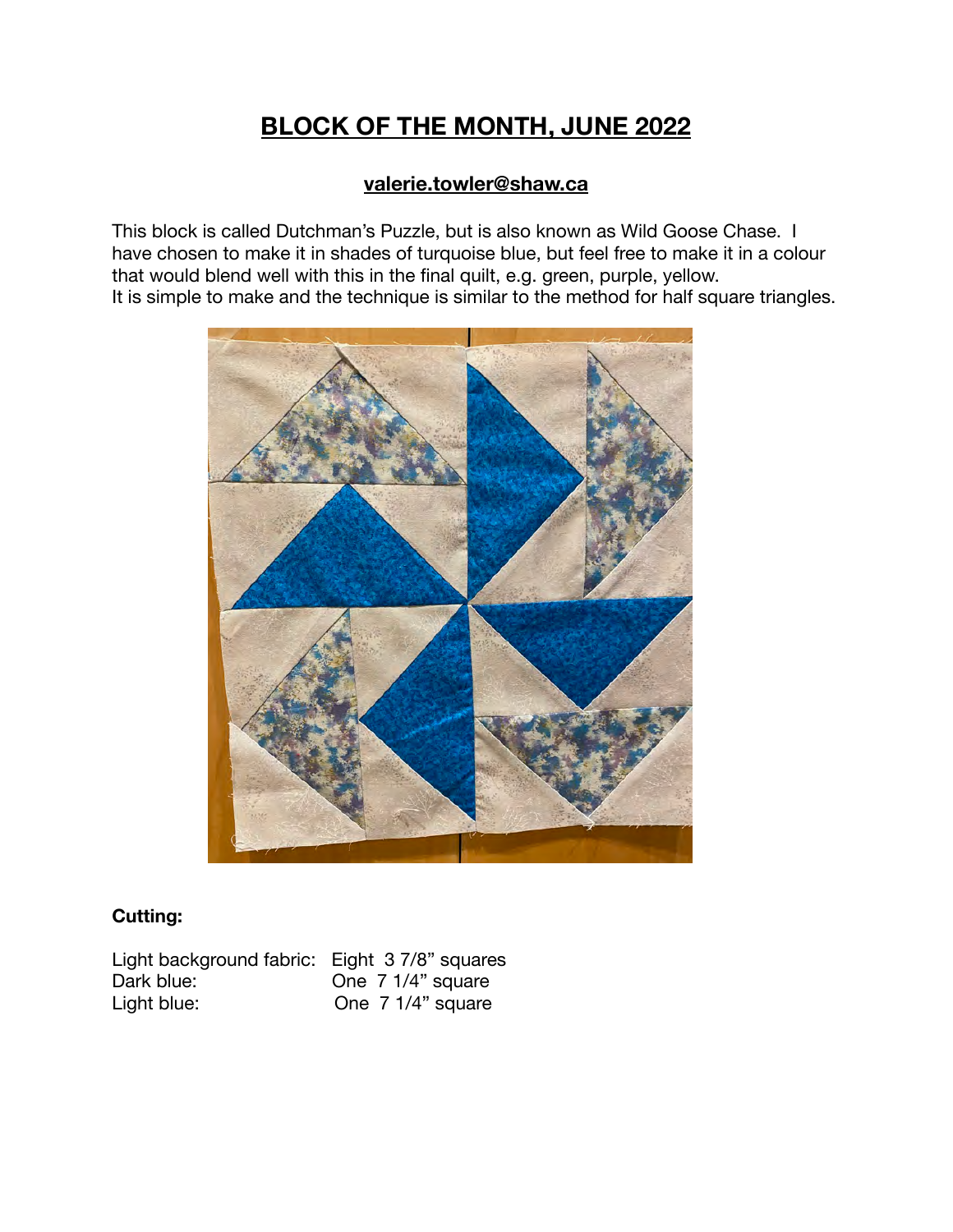## **Assembly:**

Draw **both** diagonals across the **right** side of each of the two large squares. Draw **one** diagonal line on the **wrong** side of each of the eight smaller background squares.

With right sides together pin two of the smaller squares on to one of the larger squares, lining up the diagonal lines.



 The two corners of the background squares overlap in the centre. Trim these off as shown.



Repeat with the other large square and two background squares.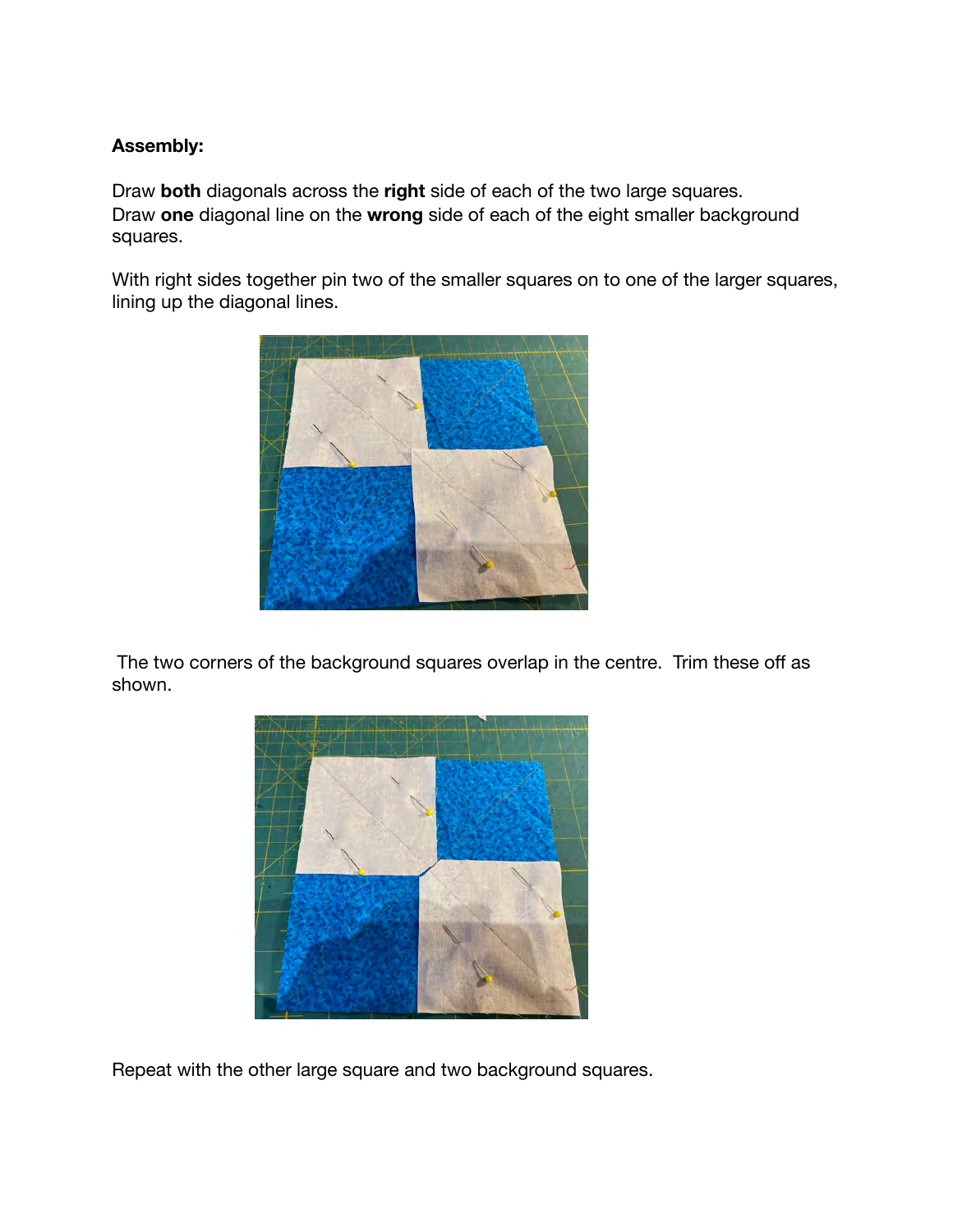Stitch a 1/4" seam on each side of the diagonals on the smaller squares, then cut along the diagonal. Press open.



With right sides together pin a small square on each of the large triangles, matching the diagonals. Sew a seam 1/4" from each side of the diagonal line, then cut along the diagonal line.



Press open. You now have eight flying geese units.